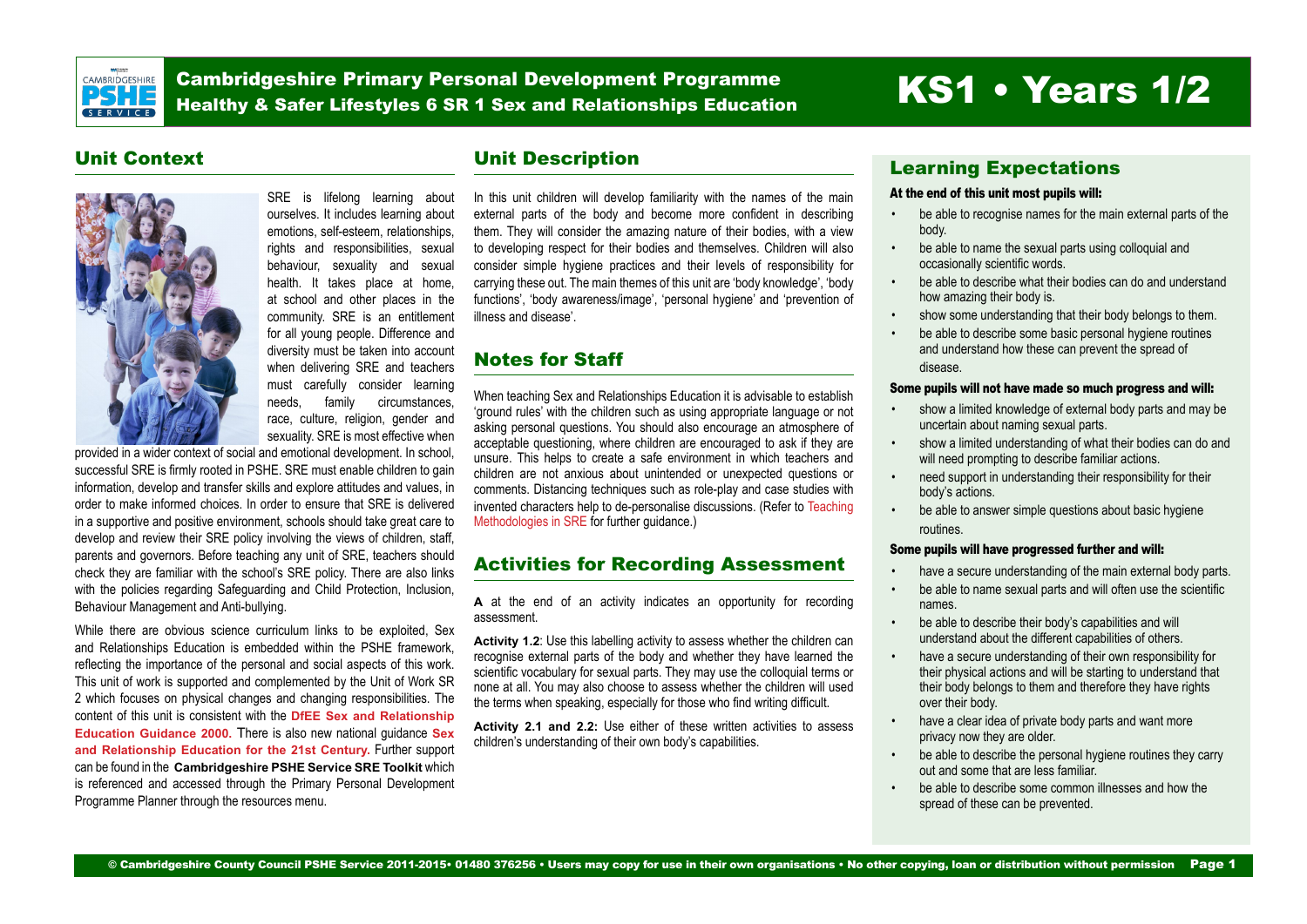### Out of School Learning

Ask parents to focus on key personal hygiene tasks during the unit and encourage their children when they carry these out independently.

Use Activity 7.1 to feed back to parents about children's key areas of learning.

### Sensitive Issues



Sensitive issues to be aware of are marked in the notes column with this symbol.

For many people the use of scientific vocabulary for sexual parts is a sensitive issue. However, it is very important to

introduce children to scientific vocabulary for body parts as early as possible.

*Family names or common names can be acknowledged, but it is good practice to use scientific terms. Early and accurate naming of body parts is vital. If children have not been equipped with the words for the parts of their bodies and have picked up the message that adults don't talk about them either, how can they be expected to describe them to an adult if they need to? This has serious implications for child protection. Boy's genitals generally do get named, even if the words used are family names or slang, at least it is acknowledged that they exist. In comparison girl's genitals often don't get named. This absence deprives girls of a comfortable language about themselves. If they are to develop a positive sense of their bodies as a source of pride and pleasure, sexual and reproductive body parts should be part of their vocabulary*. Sex Education Forum

By the end of Key Stage 1 'Pupils will know and understand the names of the main external parts of the body, including agreed names for sexual parts.' OFSTED 2002

It is essential that, as a school or teaching team, you decide which vocabulary is to be used and then use it consistently. Refer to [Use of Vocabulary in](https://drive.google.com/open%3Fid%3D0B8aya-vDwpehaVpJYjB6bjVPOXc) [Primary SRE.](https://drive.google.com/open%3Fid%3D0B8aya-vDwpehaVpJYjB6bjVPOXc)

 The areas of work in this unit will cause children to reflect on their own personal experiences and family behaviours. This might prompt some children to talk about issues of a sensitive or personal nature. There might also be rare instances where children disclose issues which raise concerns regarding personal safety, abuse or female genital mutilation (FGM). In this case, follow your school's Safeguarding and Child Protection Policy.

In order to reduce the likelihood of inappropriate disclosures and to create a positive and supportive environment for SRE, it is best practice to create ground rules with the class, in addition to the normal class ground rules. Refer to **Cambridgeshire SRE Toolkit** [Teaching Methodologies in SRE.](https://drive.google.com/open%3Fid%3D0B8aya-vDwpehSmVmQ3llR2Q0Nzg)

When delivering SRE units of work, teachers are often concerned by the reactions and role of parents. Good SRE is about working in partnership with parents and ensuring they are involved and supportive of the schools aims. Refer to the **Cambridgeshire SRE Toolkit,** in particular [Leaflet for](https://drive.google.com/open%3Fid%3D0B8aya-vDwpehWDRXUXY5MXE2WXM) [Primary School Families,](https://drive.google.com/open%3Fid%3D0B8aya-vDwpehWDRXUXY5MXE2WXM) for guidance in communicating with and involving parents. The existence of an up-to-date policy which has been developed/ reviewed with parents is essential when delivering SRE.

### Resources for This Unit

Specific resources for delivering the **Teaching Activities** in this Unit are referred to in the **Points to Note** column as appropriate.

Generic resources to support teaching and learning are also referred to in the **Points to Note** column.

All these resources can be accessed and downloaded using the **PD Planning Tool.**

Additionally, on screen users can access directly any resource shown in red type by clicking on it:

For example:

See **Teaching Guidance** for information on Circle Time and using the Draw and Write technique.

A full list of resources is included at the end of this guide.

### Linked Units

**SR 2** Sex and Relationships Education

- PS 1/2 Personal Safety
- MC 1/2 Managing Change
- HL 1/2 Healthy Lifestyles

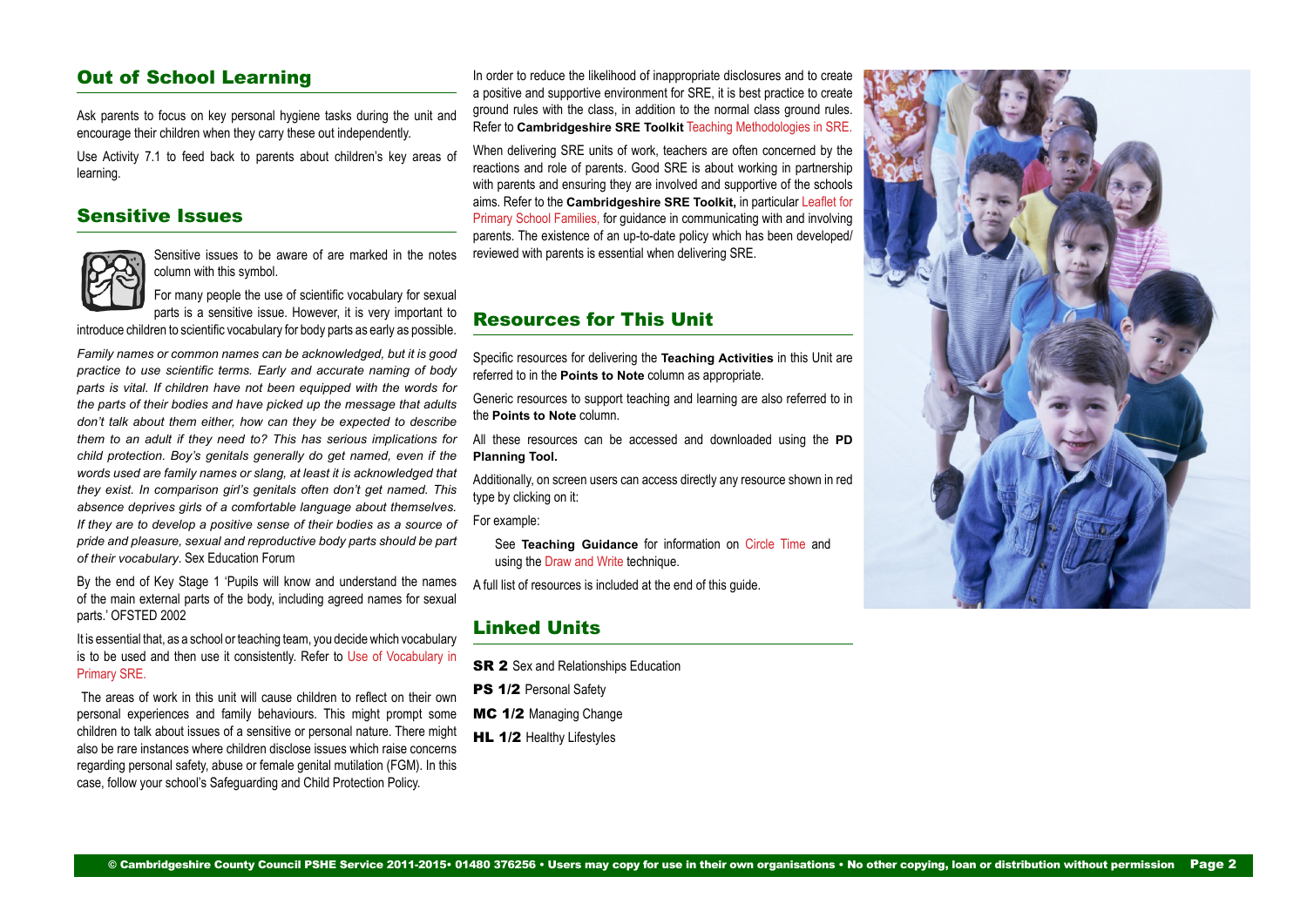# *Contents*

|    | <b>Section A - Body Knowledge</b>                                                                                                         | 4 |
|----|-------------------------------------------------------------------------------------------------------------------------------------------|---|
|    | 1. To recognise the main external parts of the bodies of humans, including agreed names for sexual parts.                                 |   |
|    | <b>Section B - Body Functions and Changes</b>                                                                                             | 5 |
|    | 2. To describe what their bodies can do.                                                                                                  |   |
|    | <b>Section C - Body Awareness and Image</b>                                                                                               | 6 |
|    | 3. To understand that they have responsibility for their body's actions and that their body belongs to them.                              |   |
|    | 4. To appreciate how amazing their body is.                                                                                               |   |
|    | <b>Section D - Personal Hygiene</b>                                                                                                       | 8 |
|    | 5. To know how to keep themselves clean.                                                                                                  |   |
|    | <b>Section E - Illness/Disease Prevention</b>                                                                                             | 9 |
| 6. | To understand the importance of basic hygiene practices, e.g. washing hands, using a tissue, and how these prevent the spread of disease. |   |
|    |                                                                                                                                           |   |

*[Section F - Processing the Learning 10](#page-9-0)*

[7. To understand what they have learned and be able to share it with others.](#page-9-0)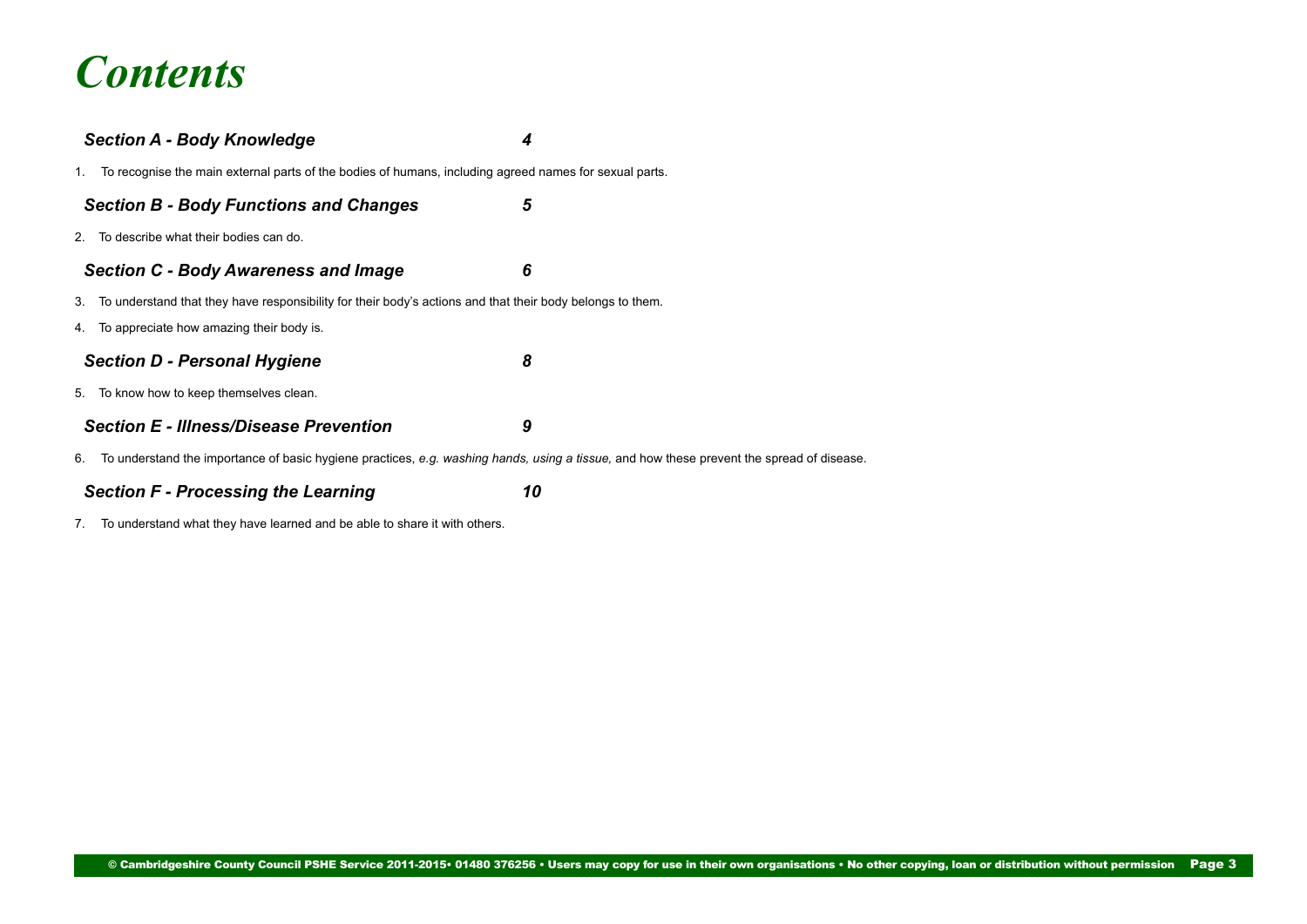<span id="page-3-0"></span>

| <b>Section A - Body Knowledge</b>                                                                                     |                                                                                                                                                                                                               |                                                                                                                                                                                                                                                                                                                                                                                                                                                                                                                                                                                                                                                                                                                                                                                                                                                                                                                                                                                                                                                                                                                                                                    |                                                                                                                                                                                                                                                                                                                                                                                                                                                                                                                                                                                                                                                                                                                                                                                                                                                                                                                                                                                 |
|-----------------------------------------------------------------------------------------------------------------------|---------------------------------------------------------------------------------------------------------------------------------------------------------------------------------------------------------------|--------------------------------------------------------------------------------------------------------------------------------------------------------------------------------------------------------------------------------------------------------------------------------------------------------------------------------------------------------------------------------------------------------------------------------------------------------------------------------------------------------------------------------------------------------------------------------------------------------------------------------------------------------------------------------------------------------------------------------------------------------------------------------------------------------------------------------------------------------------------------------------------------------------------------------------------------------------------------------------------------------------------------------------------------------------------------------------------------------------------------------------------------------------------|---------------------------------------------------------------------------------------------------------------------------------------------------------------------------------------------------------------------------------------------------------------------------------------------------------------------------------------------------------------------------------------------------------------------------------------------------------------------------------------------------------------------------------------------------------------------------------------------------------------------------------------------------------------------------------------------------------------------------------------------------------------------------------------------------------------------------------------------------------------------------------------------------------------------------------------------------------------------------------|
| <b>Learning Objectives</b>                                                                                            | <b>Possible Success Criteria</b>                                                                                                                                                                              | <b>Teaching Activities</b>                                                                                                                                                                                                                                                                                                                                                                                                                                                                                                                                                                                                                                                                                                                                                                                                                                                                                                                                                                                                                                                                                                                                         | <b>Points to Note</b>                                                                                                                                                                                                                                                                                                                                                                                                                                                                                                                                                                                                                                                                                                                                                                                                                                                                                                                                                           |
| To recognise the main<br>1.<br>external parts of the bodies<br>of humans, including agreed<br>names for sexual parts. | To be able to:<br>• use names such as<br>arm leg, elbow etc with<br>confidence<br>• use scientific names<br>such as <i>penis</i> , <i>testicles</i><br>and vagina/vulva<br>• use the words male and<br>female | 1.1 Show the children a large outline shape of a boy and a girl of their<br>own age. You might choose to draw around a boy and girl in the<br>class. As a class, ask the children to think about the bodies and<br>make a list of all the body parts they can think of that can be seen<br>from the outside. Tell the children that family names for sexual parts<br>e.g. willie are acceptable, but ensure that they are introduced to<br>the scientific terms e.g. penis, testicle, vagina or vulva. You might<br>explain this to the children by saying that these are the words a<br>doctor might use if they were describing different body parts. You<br>might call them the 'doctor' words. Show the children sets of cards<br>with named external body parts, including the doctor names for<br>sexual parts, and compare to the list they have made, noting any<br>body parts/names they may have missed out. If necessary add<br>further cards to the sets to ensure that the children's suggestions<br>are included. In groups, ask the children to use the set of body<br>parts cards and place them on the body outlines in the appropriate<br>place. | It is highly desirable to encourage children<br>to use the scientific words for sexual body<br>parts. Ensure that you have agreed which<br>terms are to be used with your teaching<br>colleagues and that this is consistent with your school<br><b>SRE Policy.</b><br>It is suggested that you focus on the bodies of children<br>of this age group in this exercise. A development in<br>later units will be to look at adult bodies.<br>Body Outlines of external body parts for male and<br>female may be found in Resource 1 KS1 External Male<br>Body Outline and Resource 2 KS1 External Female Body<br>Outline. You may also choose to use Resource 3 Body<br>Part Labels You may use Let's Grow with Nisha and<br>Joe to support this activity.<br>• You may refer to NSPCC Pants Rule teaching<br>materials to focus on personal safety issues closely<br>linked to this activity. http://www.nspcc.org.uk/preventing-<br>abuse/keeping-children-safe/underwear-rule/ |
|                                                                                                                       |                                                                                                                                                                                                               | 1.2 Some children may wish to discuss the differences between males<br>and females. Talk about these differences using the outlined bodies<br>and reinforce the vocabulary introduced in 1.1 <i>i.e. penis, testicle,</i><br>vagina. Emphasise that boys and girls have many body parts that<br>are the same, but that some are different. You might explain that<br>the parts that are different for boys are the bits between their legs.<br>They have a tube called a penis that they wee from and dangly<br>bits called testicles. Girls have different parts too. They are also<br>between their legs. They have an area called a vulva with a special<br>hole called a vagina and another tiny hole they wee from. Both boys<br>and girls have a hole at the back where poo comes out. Give each<br>child the outlines of boys' and girls' bodies and challenge them to<br>write the names of as many external body parts as they can around<br>the drawings. A                                                                                                                                                                                              | • Refer to the Cambridgeshire SRE Toolkit Use of<br>Vocabulary in Primary SRE.<br>All staff have a responsibility to be aware of<br>the warning signs and symptoms that a girl<br>(usually aged between 0-15 years) may be<br>at risk of female genital mutilation (FGM). FGM<br>includes any procedure which intentionally alters or<br>injures the female gential organs for non-medical<br>reasons. Learning scientific names for body parts and<br>building confidence in talking about them is a widely<br>recognised protective factor. Visit www.nspcc.org.uk for<br>more information.                                                                                                                                                                                                                                                                                                                                                                                   |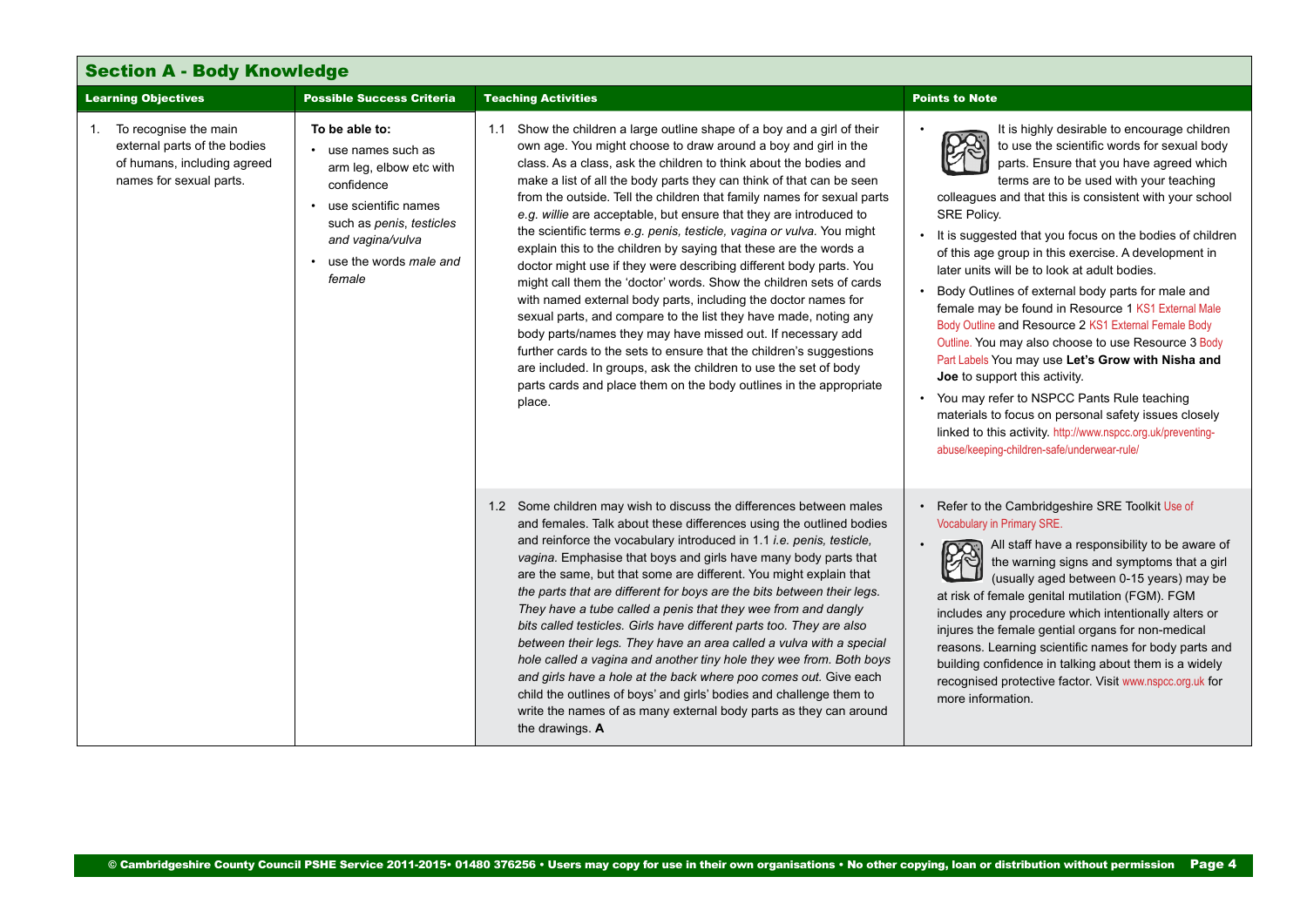<span id="page-4-0"></span>

| <b>Section B - Body Functions and Changes</b>  |                                                             |                                                                                                                                                                                                                                                                                                                                                                                                                                                                                                                                                                                        |                                                                                                                                                                                                                                                   |
|------------------------------------------------|-------------------------------------------------------------|----------------------------------------------------------------------------------------------------------------------------------------------------------------------------------------------------------------------------------------------------------------------------------------------------------------------------------------------------------------------------------------------------------------------------------------------------------------------------------------------------------------------------------------------------------------------------------------|---------------------------------------------------------------------------------------------------------------------------------------------------------------------------------------------------------------------------------------------------|
| <b>Learning Objectives</b>                     | <b>Possible Success Criteria</b>                            | <b>Teaching Activities</b>                                                                                                                                                                                                                                                                                                                                                                                                                                                                                                                                                             | <b>Points to Note</b>                                                                                                                                                                                                                             |
| To describe what their bodies<br>2.<br>can do. | To be able to:<br>give examples of things<br>my body can do | Ask the children to draw a picture of themselves or write their name<br>2.1<br>on a piece of paper and draw and label around it pictures of all the<br>activities they can do with their bodies. Encourage them to think<br>of activities they do using their whole bodies (skipping, dancing,<br>jumping, sports) i.e. gross motor skills, and those activities they do<br>using one or two parts of their bodies (writing, drawing, reading)<br>i.e. fine motor skills. In small groups, ask the children to share their<br>drawing and describe in turn their favourite activity. A | There are obvious issues here of being<br>sensitive to physical disability. Encourage all<br>the children to understand that everyone<br>has different capabilities. All bodies are different and<br>we can all use our bodies in different ways. |
|                                                |                                                             | Alternatively, ask the children to choose one part of their body<br>2.2<br>and make a list of all the different activities and actions they use<br>that part of their body for. They might illustrate their list. In small<br>groups, ask the children to share their drawing and describe in turn<br>their favourite activity. You might choose to video the children's<br>descriptions or action and publish these to an interactive display. A                                                                                                                                      | For information about Interactive display, see the<br><b>Teaching Guidance.</b>                                                                                                                                                                   |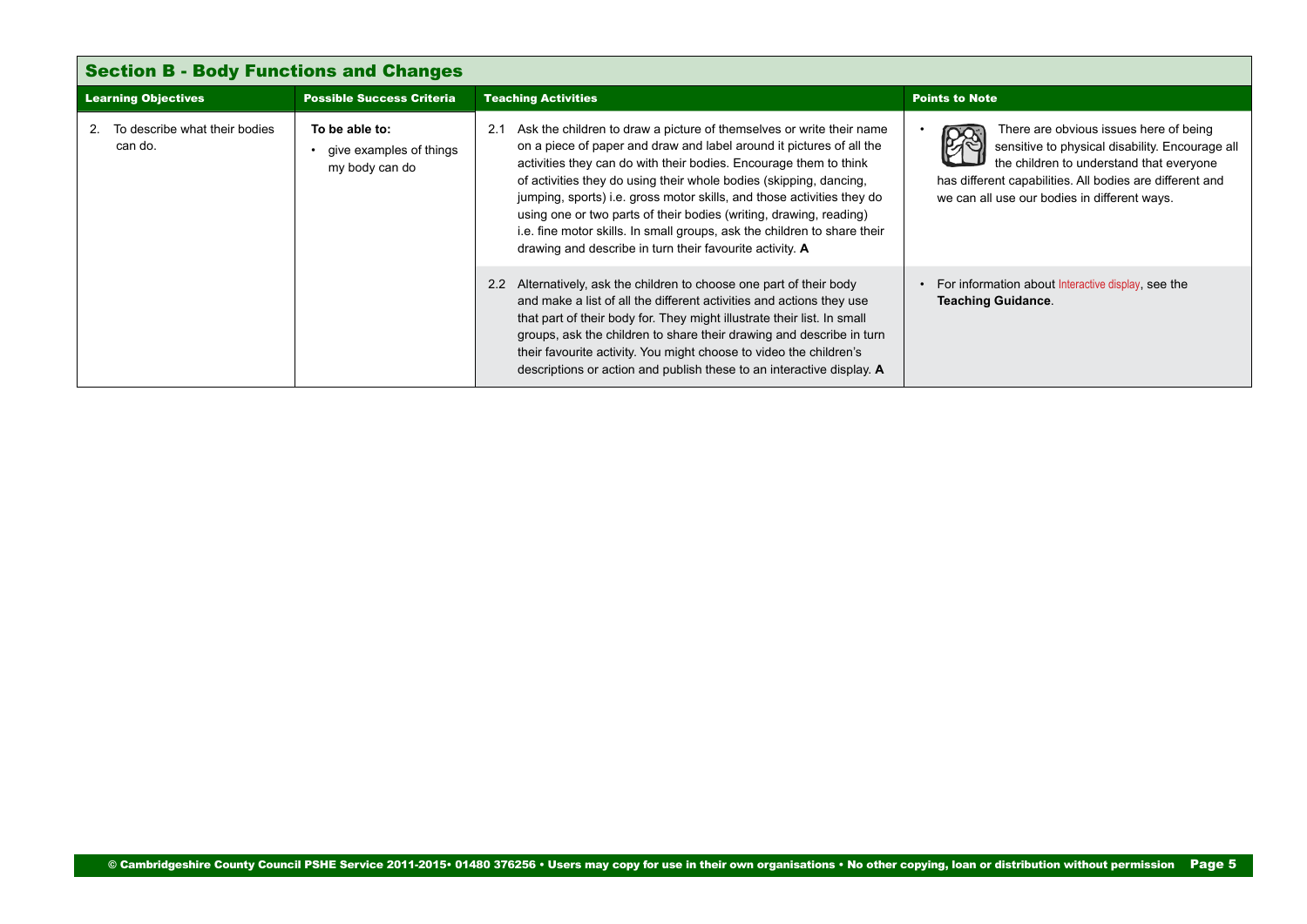<span id="page-5-0"></span>

| <b>Section C - Body Awareness and Image</b>                                                                           |                                                                                                                                                                                        |                                                                                                                                                                                                                                                                                                                                                                                                                                                                                                                                                                                                                                                                                                                                                                                                                                                                               |                                                                                                                                                                                                                                                                                                                                                                                                                                                                                                                                                                                                                                                                   |                                                                                                                                                                                                                                                                                                                                                                                                                                                                                                                                                                                                                                                                                                                                                                                                                                                                                                                                                                                                                                                                                                                                                                                                                                     |                                                                                                                                                                                                                                                                                                                                                                                                                                                                                                                    |
|-----------------------------------------------------------------------------------------------------------------------|----------------------------------------------------------------------------------------------------------------------------------------------------------------------------------------|-------------------------------------------------------------------------------------------------------------------------------------------------------------------------------------------------------------------------------------------------------------------------------------------------------------------------------------------------------------------------------------------------------------------------------------------------------------------------------------------------------------------------------------------------------------------------------------------------------------------------------------------------------------------------------------------------------------------------------------------------------------------------------------------------------------------------------------------------------------------------------|-------------------------------------------------------------------------------------------------------------------------------------------------------------------------------------------------------------------------------------------------------------------------------------------------------------------------------------------------------------------------------------------------------------------------------------------------------------------------------------------------------------------------------------------------------------------------------------------------------------------------------------------------------------------|-------------------------------------------------------------------------------------------------------------------------------------------------------------------------------------------------------------------------------------------------------------------------------------------------------------------------------------------------------------------------------------------------------------------------------------------------------------------------------------------------------------------------------------------------------------------------------------------------------------------------------------------------------------------------------------------------------------------------------------------------------------------------------------------------------------------------------------------------------------------------------------------------------------------------------------------------------------------------------------------------------------------------------------------------------------------------------------------------------------------------------------------------------------------------------------------------------------------------------------|--------------------------------------------------------------------------------------------------------------------------------------------------------------------------------------------------------------------------------------------------------------------------------------------------------------------------------------------------------------------------------------------------------------------------------------------------------------------------------------------------------------------|
| <b>Learning Objectives</b>                                                                                            | <b>Possible Success Criteria</b>                                                                                                                                                       | <b>Teaching Activities</b>                                                                                                                                                                                                                                                                                                                                                                                                                                                                                                                                                                                                                                                                                                                                                                                                                                                    | <b>Points to Note</b>                                                                                                                                                                                                                                                                                                                                                                                                                                                                                                                                                                                                                                             |                                                                                                                                                                                                                                                                                                                                                                                                                                                                                                                                                                                                                                                                                                                                                                                                                                                                                                                                                                                                                                                                                                                                                                                                                                     |                                                                                                                                                                                                                                                                                                                                                                                                                                                                                                                    |
| 3. To understand that they have<br>responsibility for their body's<br>actions and that their body<br>belongs to them. | To be able to:<br>• give an example of how<br>I can be in control of my<br>body<br>• describe some things I<br>would do in private<br>• name the parts of my<br>body which are private | 3.1 Using a puppet or doll, describe a scenario where the puppet finds<br>it difficult to keep his hands and his feet to himself. He wriggles a lot<br>and sometimes hurts his friends by accident. He's a bit clumsy and<br>sometimes pulls or pushes people too hard on the playground. Ask<br>the children how his friends might feel about this. Would they feel<br>annoyed, unfriendly towards him or frightened? Ask the children for<br>some ways people could help him. In Circle Time, ask each child to<br>suggest something the puppet could do to make things better e.g.<br>Say sorry if he hurts people; sit in a big space on the carpet and<br>assembly; ask a friend to tell him if he is wriggling. Encourage the<br>children to think about how we need to be aware of what our bodies<br>are doing to make sure we don't hurt other people or annoy them. | Information about using Puppets can be found in the<br>Teaching Guidance. You could take this opportunity<br>to reflect on your class ground rule which covers this<br>area, e.g. keep your hands and feet to yourself. You<br>might make it the focus of rewards for a day or two or<br>ask the children to 'tell a good tale' about when they<br>feel someone was trying hard to follow the rule.<br>At this point you may choose to reinforce the children's<br>understanding of physical space and consent. Refer to<br>the SRE toolkit 6J Consent, Pornography and Sexting<br>Guidance on using Circle Time can be found in the<br><b>Teaching Guidance.</b> |                                                                                                                                                                                                                                                                                                                                                                                                                                                                                                                                                                                                                                                                                                                                                                                                                                                                                                                                                                                                                                                                                                                                                                                                                                     |                                                                                                                                                                                                                                                                                                                                                                                                                                                                                                                    |
|                                                                                                                       |                                                                                                                                                                                        |                                                                                                                                                                                                                                                                                                                                                                                                                                                                                                                                                                                                                                                                                                                                                                                                                                                                               | a cubicle.                                                                                                                                                                                                                                                                                                                                                                                                                                                                                                                                                                                                                                                        | 3.2 In Circle Time, ask the children the meaning of the words <i>private</i><br>and privacy i.e. something you wouldn't show or share openly<br>with everyone. Ask them for where they have heard or seen these<br>words. Ask the children to make suggestions of activities they<br>prefer to do in private e.g. going to the toilet, having a bath. Ask the<br>children for ideas of things they would have done in public when<br>they were babies or toddlers e.g. running round with nothing on, not<br>wearing a swimming costume at the beach. Explain to the children<br>that as we get older we often feel we want to do things in private<br>and we feel uncomfortable doing some things where everyone can<br>see. Ask the children for ideas of ways they act differently at home<br>and at school e.g. they always shut the toilet door at school, but<br>they don't at home. Discuss the different places they feel are private<br>places e.g. home, their bedroom, their Gran's house. In the circle,<br>ask each child to work with a partner and think of something they<br>could say if they felt embarrassed and they wanted more privacy,<br>e.g. Please could you shut the door; please could I get changed in | Ensure that you emphasise that different<br>families have different ways of behaving. In<br>some families the bathroom door is never<br>shut and nudity is common for some the reverse is the<br>case. Children should understand that privacy is linked<br>to feeling safe.<br>Refer to PS 1/2 Personal Safety.<br>Children may already be familiar with the 'NSPCC's<br>Pants rule. This is a good place to reinforce it. http://<br>www.nspcc.org.uk/preventing-abuse/keeping-children-safe/<br>underwear-rule/ |
|                                                                                                                       |                                                                                                                                                                                        | 3.3 Give the children the drawing of body outlines of a boy and girl, ask<br>them to shade in the parts of the body which are 'private'. Assess<br>whether the children have similar ideas. Describe the private parts<br>of the body as those parts covered by a swimming costume or<br>underwear, and that they are different for boys and girls. Ask the<br>children for some reasons that other people might see their 'private<br>parts' e.g. a doctor or nurse if they are ill, a parent helping them<br>to get dressed or their Grandpa helping them in the bath. Explain<br>that if they ever feel uncomfortable or get a 'No' feeling about their<br>private parts that they should tell someone. Emphasise throughout<br>that their body belongs to them.                                                                                                           | Use Resource 1 KS1 External Male Body Outline and<br>$\bullet$<br>Resource 2 KS1 External Female Body Outline.<br>If you have concerns about children's understanding of<br>$\bullet$<br>privacy relating to their body refer to PS 1/2 Personal<br>Safety. Log any concerns you have relating child<br>protection.<br>Encourage the children to return to their Safety Circles<br>to remind themselves of adults they can talk to. These<br>were developed in units BB 1/2 Beginning and<br>Belonging and in PS 1/2 Personal Safety                                                                                                                              |                                                                                                                                                                                                                                                                                                                                                                                                                                                                                                                                                                                                                                                                                                                                                                                                                                                                                                                                                                                                                                                                                                                                                                                                                                     |                                                                                                                                                                                                                                                                                                                                                                                                                                                                                                                    |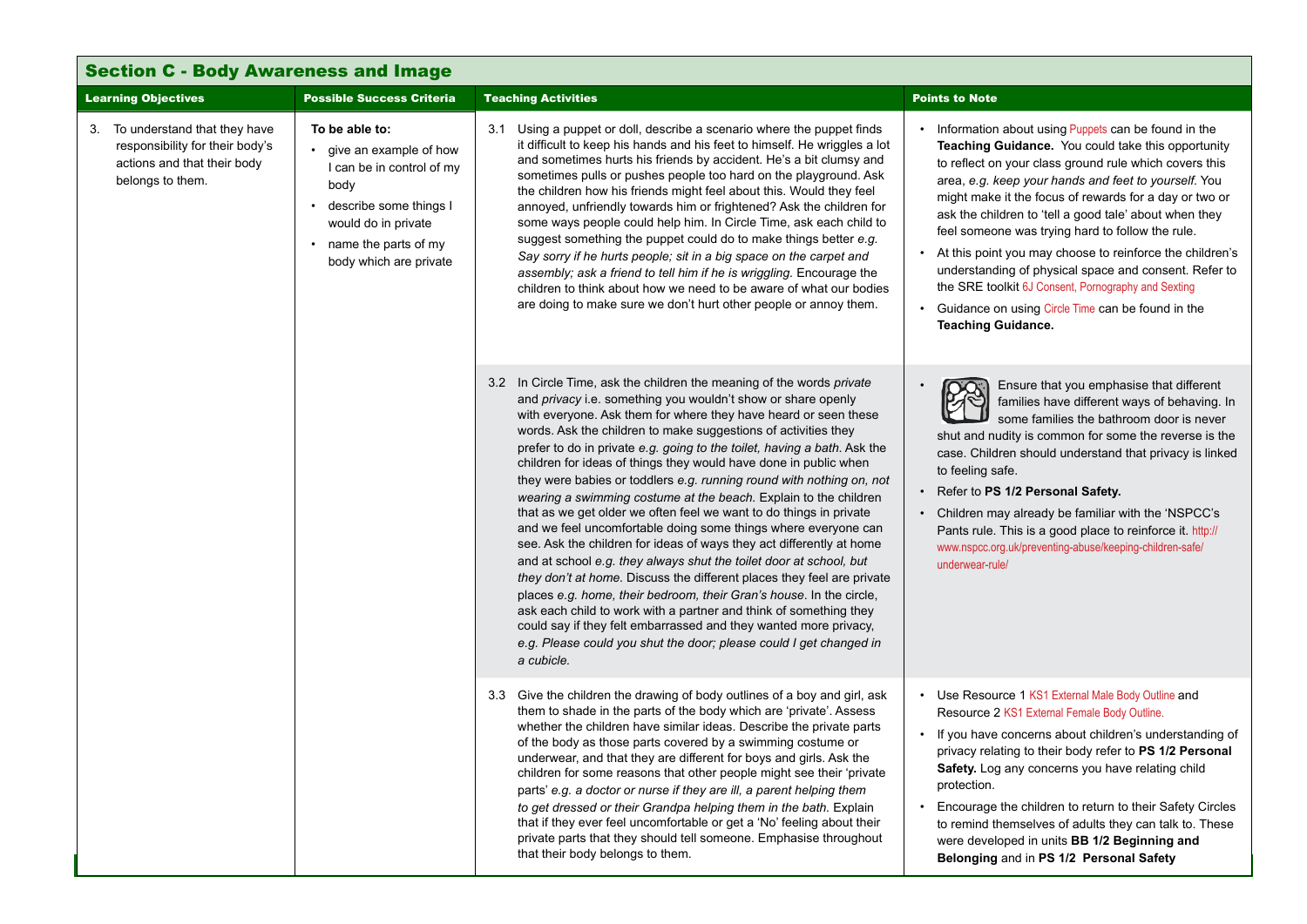<span id="page-6-0"></span>

| <b>Learning Objectives</b>                  | <b>Possible Success Criteria</b>                                   | <b>Teaching Activities</b>                                                                                                                                                                                                                                                                                                                                                                                                                                                                                                                       | <b>Points to Note</b>                                                                                                                                                                                                                                                                           |  |
|---------------------------------------------|--------------------------------------------------------------------|--------------------------------------------------------------------------------------------------------------------------------------------------------------------------------------------------------------------------------------------------------------------------------------------------------------------------------------------------------------------------------------------------------------------------------------------------------------------------------------------------------------------------------------------------|-------------------------------------------------------------------------------------------------------------------------------------------------------------------------------------------------------------------------------------------------------------------------------------------------|--|
| To appreciate how amazing<br>their body is. | To be able to:<br>$\cdot$ give a reason that my<br>body is amazing | In Circle Time, complete the sentence stem My body is amazing<br>4.1<br>because Encourage the children to think about physical<br>capabilities, e.g. jump, run, clap, but also body functions e.g.<br>healing when cut, mending broken bones etc. Share some amazing<br>body facts with the children, e.g. Did you know that there are 200<br>bones in the human body? Did you know there are 27 bones in<br>each hand? Ask the children if they know any amazing body facts.<br>Emphasise the many and varied capabilities of bodies generally. | Consider carefully the needs of those with<br>physical disabilities. Refer to a simple non<br>fiction book which describes the human<br>body.<br>Search online for 'Amazing Body Facts' for other<br>suggestions which will interest your class.<br>For Circle Time, see the Teaching Guidance. |  |
|                                             |                                                                    | Ask the children to work in small groups or pairs. Ask each group<br>4.2<br>to look at a non-fiction book or ICT resource, about the body and<br>to decide on one amazing fact they would like to share with the<br>class. Make a class list of amazing facts about the body from their<br>suggestions. You might consider making a film of the children<br>describing the facts they have discovered.                                                                                                                                           | Guidance on using video and film can be found in<br>Cameras in the Teaching Guidance.                                                                                                                                                                                                           |  |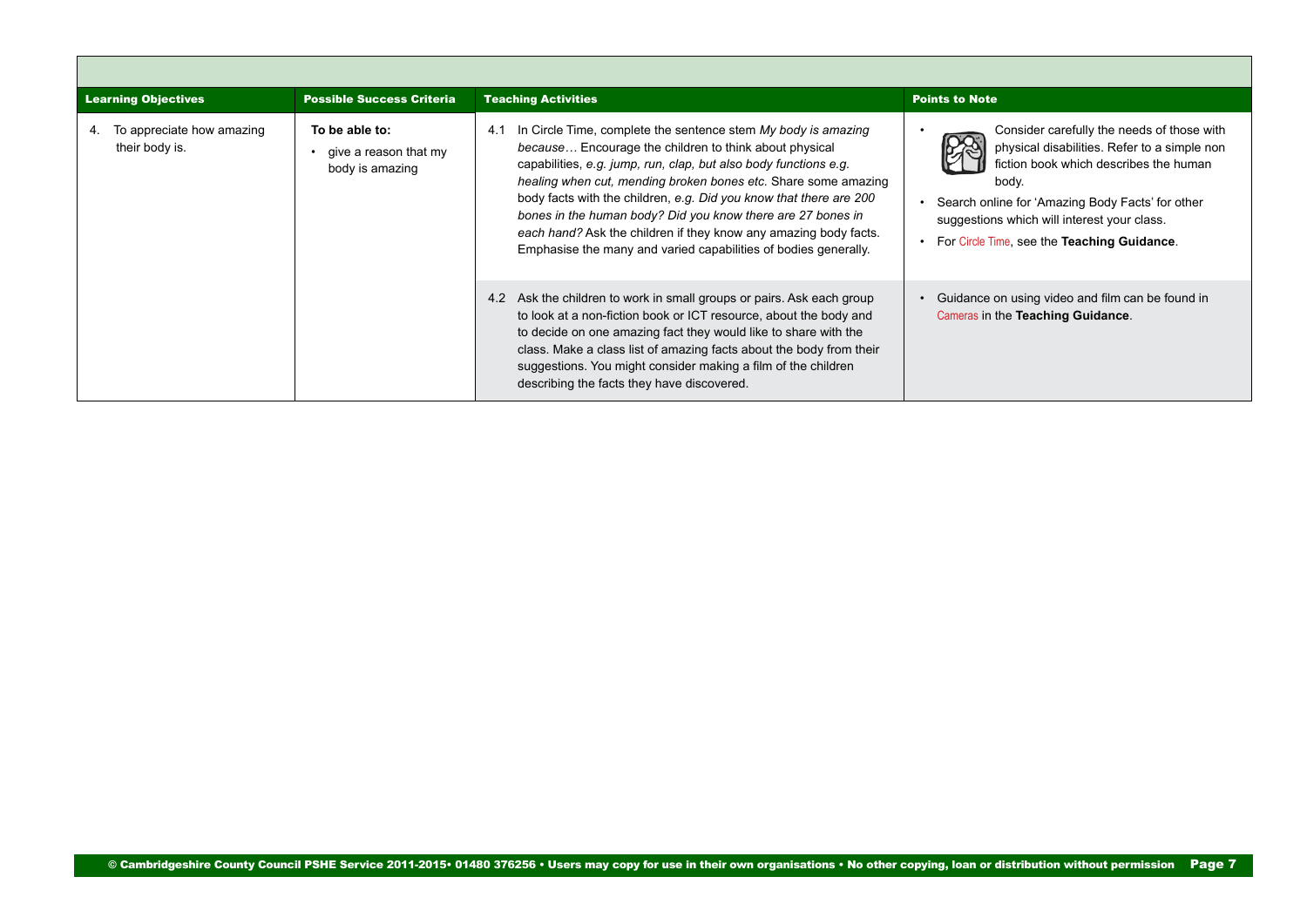<span id="page-7-0"></span>

| <b>Section D - Personal Hygiene</b>         |                                                                                                                 |                                                                                                                                                                                                                                                                                                                                                                                                                                                                                                                                                                                                                                                                                                 |                                                                                                                                                                                                                                                                                                           |
|---------------------------------------------|-----------------------------------------------------------------------------------------------------------------|-------------------------------------------------------------------------------------------------------------------------------------------------------------------------------------------------------------------------------------------------------------------------------------------------------------------------------------------------------------------------------------------------------------------------------------------------------------------------------------------------------------------------------------------------------------------------------------------------------------------------------------------------------------------------------------------------|-----------------------------------------------------------------------------------------------------------------------------------------------------------------------------------------------------------------------------------------------------------------------------------------------------------|
| <b>Learning Objectives</b>                  | <b>Possible Success Criteria</b>                                                                                | <b>Teaching Activities</b>                                                                                                                                                                                                                                                                                                                                                                                                                                                                                                                                                                                                                                                                      | <b>Points to Note</b>                                                                                                                                                                                                                                                                                     |
| 5. To know how to keep<br>themselves clean. | To be able to:<br>• give two examples<br>of things I do to keep<br>myself clean at home<br>give two examples of | 5.1 In small groups, ask the children to make a list of things they can<br>do to keep themselves clean and germ free e.g. brush teeth, wash<br>clothes, wash hair. Ask the groups to share their list with the class.                                                                                                                                                                                                                                                                                                                                                                                                                                                                           | You may wish to invite support from visitors such<br>as the dental service or school nurse to reinforce<br>messages about the best way for children to look<br>after their bodies. See Sources of Information and<br>Support.                                                                             |
|                                             | things I can do to keep<br>clean at school                                                                      | 5.2 In groups, ask the children to collect pictures from magazines and<br>catalogues of things we need in order to keep clean e.g. toothpaste,<br>soap, towel, water, nail-brush, handkerchief, tissues, bath, shower,<br>hair brush. Use these pictures to make a collage. Encourage the<br>children to add their own drawings to the collage.                                                                                                                                                                                                                                                                                                                                                 |                                                                                                                                                                                                                                                                                                           |
|                                             |                                                                                                                 | 5.3 Give each child two cards showing a smiley face and a sad face,<br>or use thumbs up/down as a signal. In Circle Time, read a number<br>of scenarios to the children using fictional characters which involve<br>good and bad hygiene practices e.g. Mr Brown brushes his teeth<br>every morning; Miss Walker washes her hands before lunch; Mr<br>and Mrs Allen share a tooth brush; Miss Small wipes her nose<br>on her sleeve. Ask the children to show either their smiley or sad<br>face once they have listened to the scenario and decided whether<br>it represents 'good hygiene' or 'bad hygiene'. Talk through each<br>scenario and discuss the reason for the children's choices. | Issues of hygiene and cleanliness should<br>be discussed sensitively with regard to the<br>differences there might be between<br>families.<br>Use Resource 4 Hygiene Situations for scenarios which<br>may be used in whole class or group work.<br>Read Dr Dog to the children to support this learning. |
|                                             |                                                                                                                 | 5.4 In Circle Time, discuss night-time and morning-time routines for<br>keeping clean. Ask the children to draw a sequence of pictures<br>showing their good hygiene routines at night-time and morning-<br>time.                                                                                                                                                                                                                                                                                                                                                                                                                                                                               | Link with learning from Science about dental hygiene.                                                                                                                                                                                                                                                     |
|                                             |                                                                                                                 | 5.5 In Circle Time, discuss ways of looking after the classroom which<br>will help to keep the children clean e.g. changing shoes, wiping<br>tables, using the bin. Ask the children to design a poster for the<br>classroom which will help children to keep themselves or the<br>classroom clean e.g. please flush the toilet after you have used it,<br>please wash your hands before lunch. Alternatively, video a short<br>film where the children use the style of an advert or public health<br>campaign to remind each other of the key point.                                                                                                                                          | Guidance on the use of Film and Interactive Display can be<br>found in the Teaching Guidance                                                                                                                                                                                                              |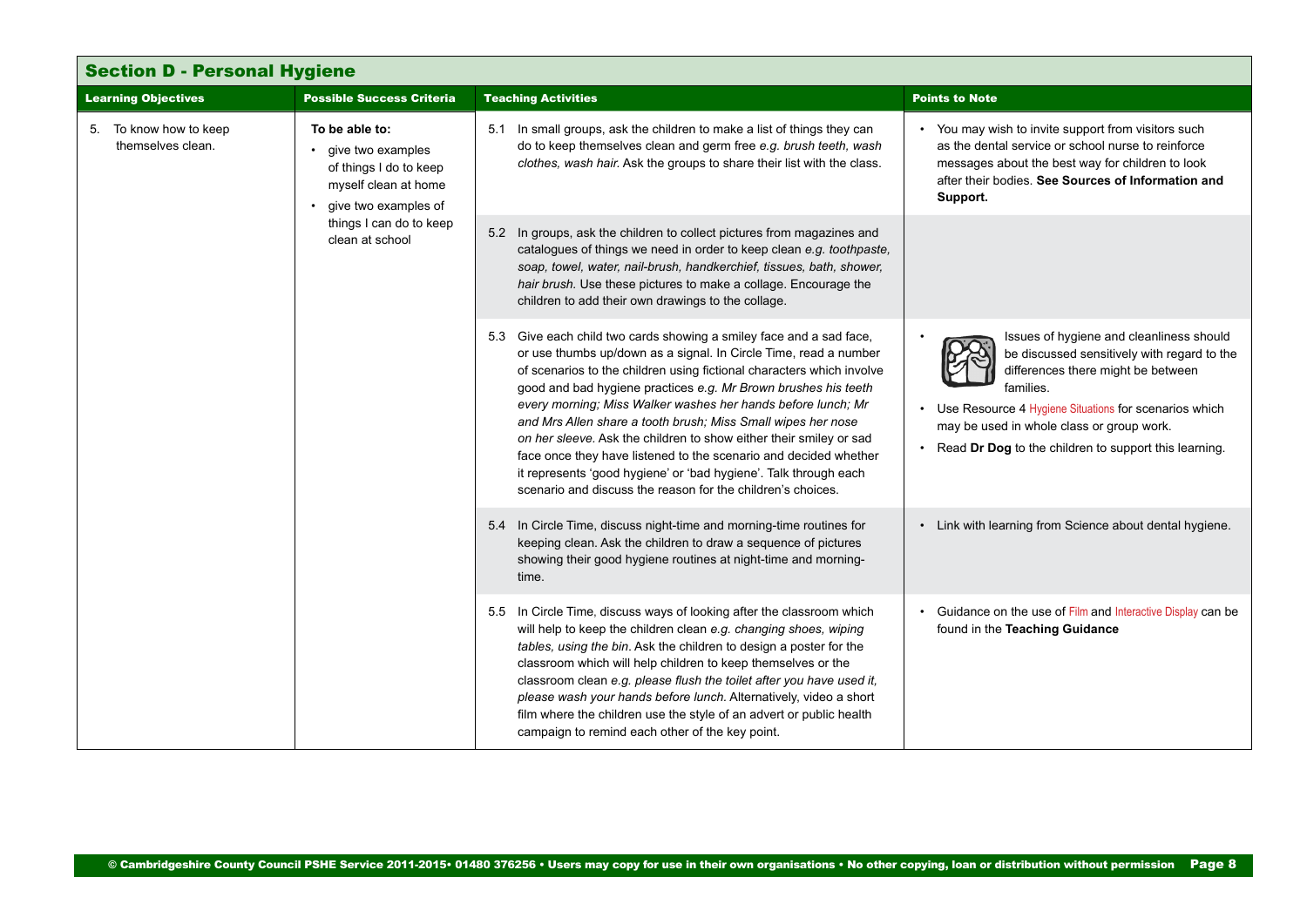<span id="page-8-0"></span>

| <b>Section E - Illness/Disease Prevention</b>                                                                                                               |                                                                 |                                                                                                                                                                                                                                                                                                                                                                                                                                                                                                                                                                                                                      |                                                                                                                            |  |
|-------------------------------------------------------------------------------------------------------------------------------------------------------------|-----------------------------------------------------------------|----------------------------------------------------------------------------------------------------------------------------------------------------------------------------------------------------------------------------------------------------------------------------------------------------------------------------------------------------------------------------------------------------------------------------------------------------------------------------------------------------------------------------------------------------------------------------------------------------------------------|----------------------------------------------------------------------------------------------------------------------------|--|
| <b>Learning Objectives</b>                                                                                                                                  | <b>Possible Success Criteria</b>                                | <b>Teaching Activities</b>                                                                                                                                                                                                                                                                                                                                                                                                                                                                                                                                                                                           | <b>Points to Note</b>                                                                                                      |  |
| To understand the importance<br>6.<br>of basic hygiene practices,<br>e.g. washing hands, using a<br>tissue, and how these prevent<br>the spread of disease. | To be able to:<br>name a way that germs<br>can get into my body | Discuss with the children when it is important to wash their hands<br>6.1<br>e.g. before eating, if they cut themselves, after handling animals,<br>plants or soil, after painting or using crayons and dough etc. Talk<br>about what might be on their hands which they can not see and<br>introduce the idea of germs. Make a list of ways that germs can<br>get into their bodies e.g. through their mouths and through cuts.<br>Explain how they can stop this by washing their hands, washing<br>and covering cuts and by making sure they do not put anything in<br>their mouths which might have germs on it. | Learning about good hygiene routines can be<br>reinforced if your school toilets have hot water, soap<br>and clean towels. |  |
|                                                                                                                                                             |                                                                 | In pairs, provide the children with a set of cards describing<br>6.2<br>situations involving the presence of germs e.g. someone has a<br>nasty cough, and another set of cards describing a good hygiene<br>practice that prevents the transmission of germs e.g. cover your<br>mouth with your hand. Ask the children to match the cards and talk<br>about their decision with the rest of the class.                                                                                                                                                                                                               | Refer to Resource 6 Hygiene Match                                                                                          |  |
|                                                                                                                                                             |                                                                 | Read or sing together the Catch it, Bin It, Kill It Rhyme and learn<br>6.3<br>the actions.                                                                                                                                                                                                                                                                                                                                                                                                                                                                                                                           | Refer to Resource 5 Catch It, Bin It, Kill It Rhyme.                                                                       |  |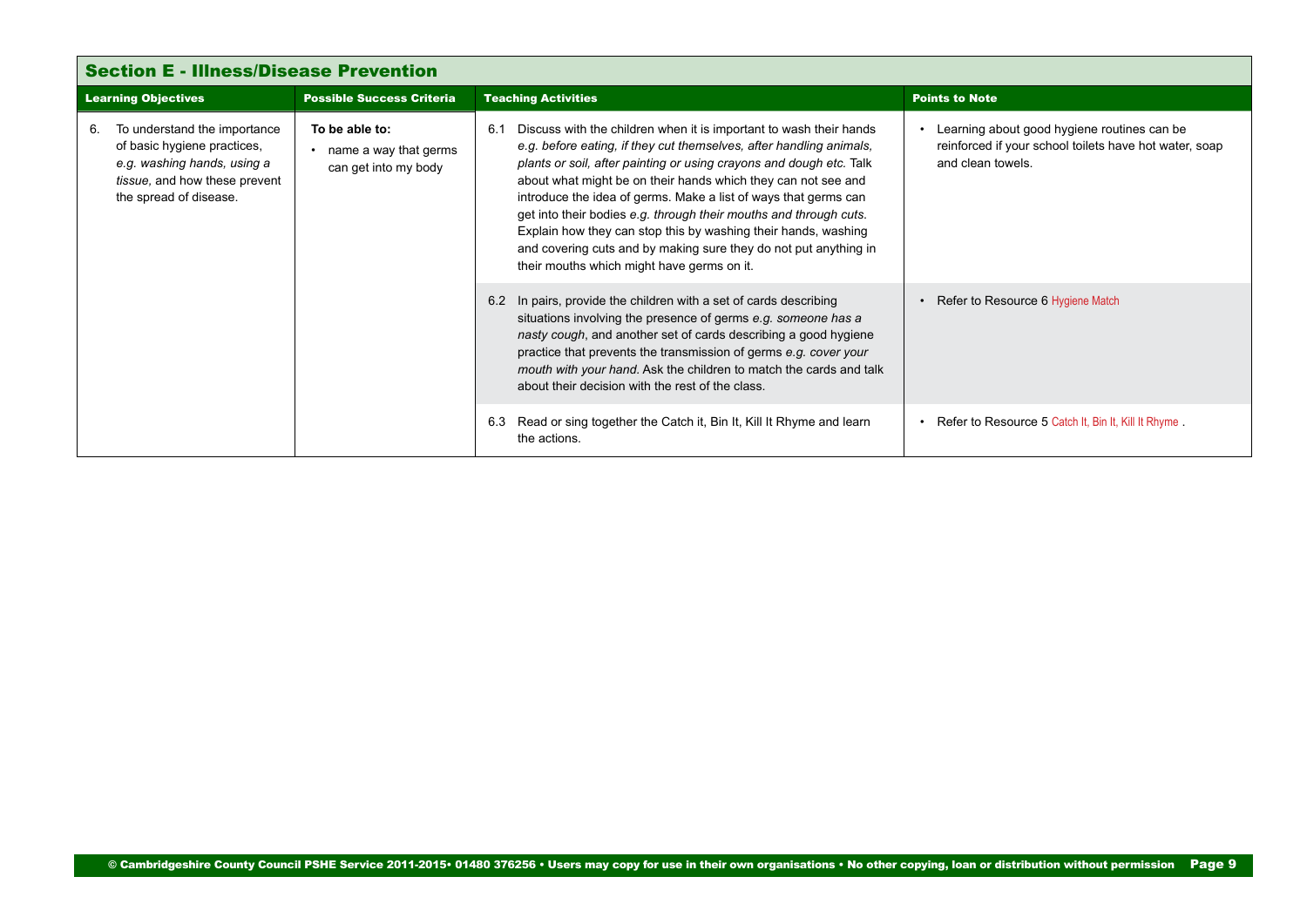<span id="page-9-0"></span>

| <b>Section F - Processing the Learning</b>                                      |                                                     |                                                                                                                                                                                                                                                                                                                                                                                                            |                       |
|---------------------------------------------------------------------------------|-----------------------------------------------------|------------------------------------------------------------------------------------------------------------------------------------------------------------------------------------------------------------------------------------------------------------------------------------------------------------------------------------------------------------------------------------------------------------|-----------------------|
| <b>Learning Objectives</b><br><b>Possible Success Criteria</b>                  |                                                     | <b>Teaching Activities</b>                                                                                                                                                                                                                                                                                                                                                                                 | <b>Points to Note</b> |
| To understand what they have<br>learned and be able to share<br>it with others. | To be able to:<br>explain something I've<br>learned | Remind the children that they have learned about names of body<br>parts, what their bodies can do and how amazing they are, private<br>places and private body parts and how to keep clean. Ask each<br>child to choose one thing they have learned which they would like<br>to explain to someone at home. Ask the children to explain their<br>chosen area and share what they might say with the class. |                       |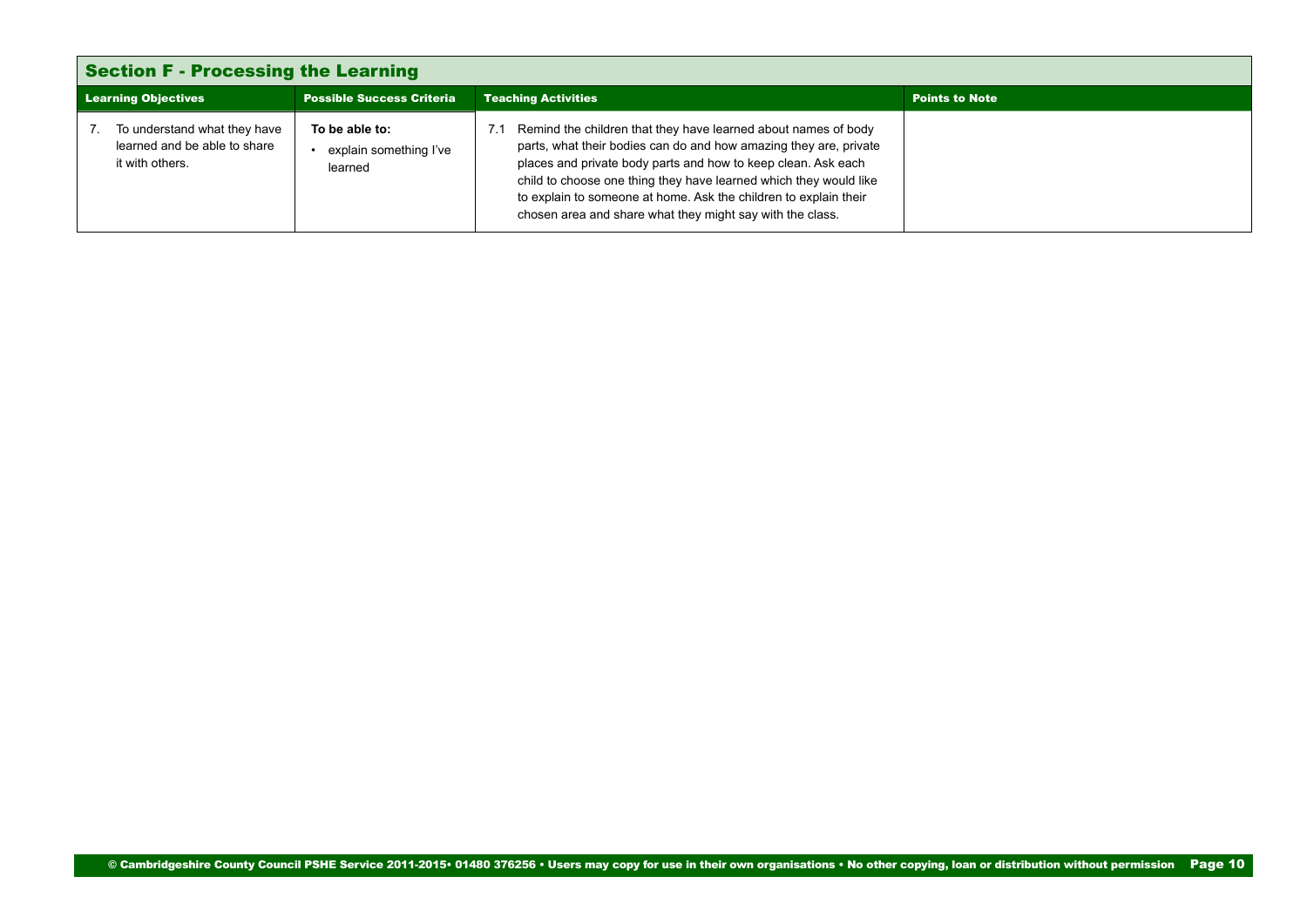### Resources to Support this Unit

When choosing and using any resources for SRE, you must ensure that the resource you must ensure that the resource is consistent with your own school's SRE policy. You may refer to [Checklist for Selecting](https://drive.google.com/open%3Fid%3D0B8aya-vDwpehc0ZOazk5UTd1Sms)  [Resources,](https://drive.google.com/open%3Fid%3D0B8aya-vDwpehc0ZOazk5UTd1Sms) part of the **Cambridgeshire SRE Toolkit.**

### **The following resources are included in the Unit SR1 Resource Pack linked to this Unit:**

1. KS1 External Male Body Outline

2. KS1 External Female Body Outline

3. Body Part Labels

4. Is It Hygienic?

5. Catch It, Bin It, Kill It Rhyme

6. Hygiene Match

#### **These resources are directly referenced within this unit**

**Let's Grow with Nisha and Joe** www.fpa.org.uk

**Dr Dog** Babette Cole

#### **These may also support work on this unit:**

**I'm Falling to Bits** Ted Arnold

**You can Swim, Jim** Kaye Umansky

**See inside your body** Katie Daynes

**How Your Body Works** Judy Hindley

**Let's Talk About Where Babies Come From** Robie H Harris

**Lets Talk About Girls, Boys, Babies, Families and Friends**  Robie H Harris

**Germs** Ross Collins

**Why do I wash my hands?** Angela Royston

**Why do I brush my teeth?** Angela Royston

### Sources of Information and Support

**The Cambridgeshire PSHE Service SRE Toolkit**

Refer to **Resources** menu on PD Planner In this toolkit you will find a wide range of documents to support teaching. working with parents, policy development and resourcing for SRE.

#### **Cambridgeshire Healthy Schools Programme**

The Cambridgeshire Healthy Schools Programme provides schools with a framework and a process to review and develop a whole school approach to promoting pupil wellbeing. Consultancy is offered to schools to support needs analysis, setting outcomes, implementing actions and evaluating impact.

For Cambridgeshire schools contact the PSHE Service.

#### **Sex Education Forum <b>WWW.sexeducationforum.org.uk**

An invaluable support for all teachers and schools delivering SRE and developing policy and practice. Look here for up-to-date resource lists for Primary SRE.

### **ChildLine** <www.childline.org.uk>

A free, confidential helpline for children and young people. Trained volunteers are on hand to provide advice and support by phone and online, 24 hours a day. Children and young people can call ChildLine on 0800 1111. The website offers help, support and guidance for all children about things they worry about or scare them.

#### **Schools World TV**

Visit <http://www.proteachersvideo.com> Programmes of particular interest include **Talking Points - Sex Education** and **School matters - Early Sex Education** [http://www.proteachersvideo.com/Programme/401/early](http://www.proteachersvideo.com/Programme/401/early-sex-education)[sex-education](http://www.proteachersvideo.com/Programme/401/early-sex-education)

#### **Cambridgeshire Community Services**

Dental service, Oral Health Department, or your local **Oral Health Promotion**  service. This service offers 'Teeth Matter', a free educational programme for foundation stage and Keystage 1 and 2 children. Oral Health Educators use a range of teaching methodologies and props to teach important messages about dental care and diet. **Tel 01223 723128**

#### **Laying the Foundations: Sex and Relationships Education in the Primary School** A. Martinez

This resource will support schools in developing SRE policy and practice and includes sample lesson plans and how to deliver specific topics.

#### **The Primary School Sex Education Pack: a whole school**

**approach to sex education** Healthwise/HIT Cohen, J [www.hit.org.uk](http://www.hit.org.uk) Comprehensive sex education pack including: staff training workshops; curriculum guidance and planning; pupil activities for KS1 and KS2; guidance on managing pastoral incidents; working with parents and governors workshop materials; and policy guidance.

#### **Teaching SRE with confidence in primary schools** Christopher Winter Project <http://cwpresources.co.uk/>

Comprehensive and inclusive resource for teachers and others working in a primary school setting. The CD ROM provides a spiral curriculum for sex and relationships education, and schemes of work and lesson plans using a range of teaching approaches and materials.

#### **Life Education Centres (LEC)** [www.lifeeducation.org.uk](http://www.coram.org.uk/) (National Coram Life Education website)

Programmes to support and enhance Drug and Health Education in primary schools. This work is predominantly delivered through a visit from the LEC classroom with trained educations.

Cambridgeshire and Peterborough - contact Cambridgeshire PSHE Service - 01480 376256

Links between Unit SR 1 and LEC programmes:

The Year 1 and Year 2 LEC programmes both encourage the children to reflect upon how amazing their bodies are.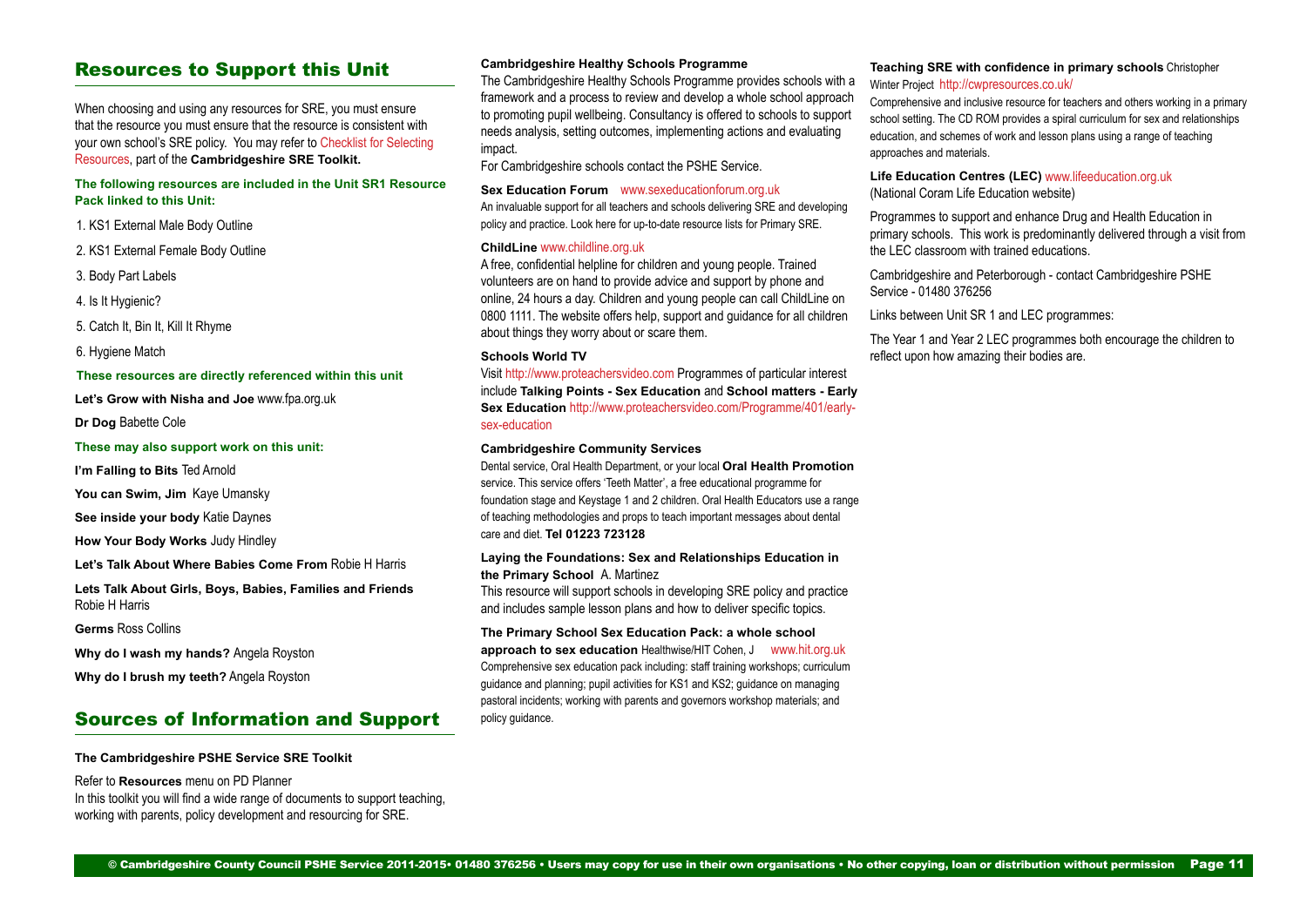## *Cambridgeshire Primary Personal Development Programme* Healthy and Safer Lifestyles 6 • SR 1 Sex and Relationships

## **Contents**

| Resource 1 - KS1 External Male Body Outline   |             |
|-----------------------------------------------|-------------|
| Resource 2 - KS1 Female External Body Outline | $2^{\circ}$ |
| Resource 3 - Body Part Labels                 |             |
| Resource 4 - Hygiene Situations               |             |
| Resource 5 - Catch It, Bin It, Kill It Rhyme  |             |
|                                               |             |

Click on the title of the resource you require.

**© Cambridgeshire PSHE Service, Cambridgeshire County Council 2013 • 01480 376256** Contents may be edited and may be copied and distributed within purchasing schools/settings. No other copying, loan, transfer or distribution without permission.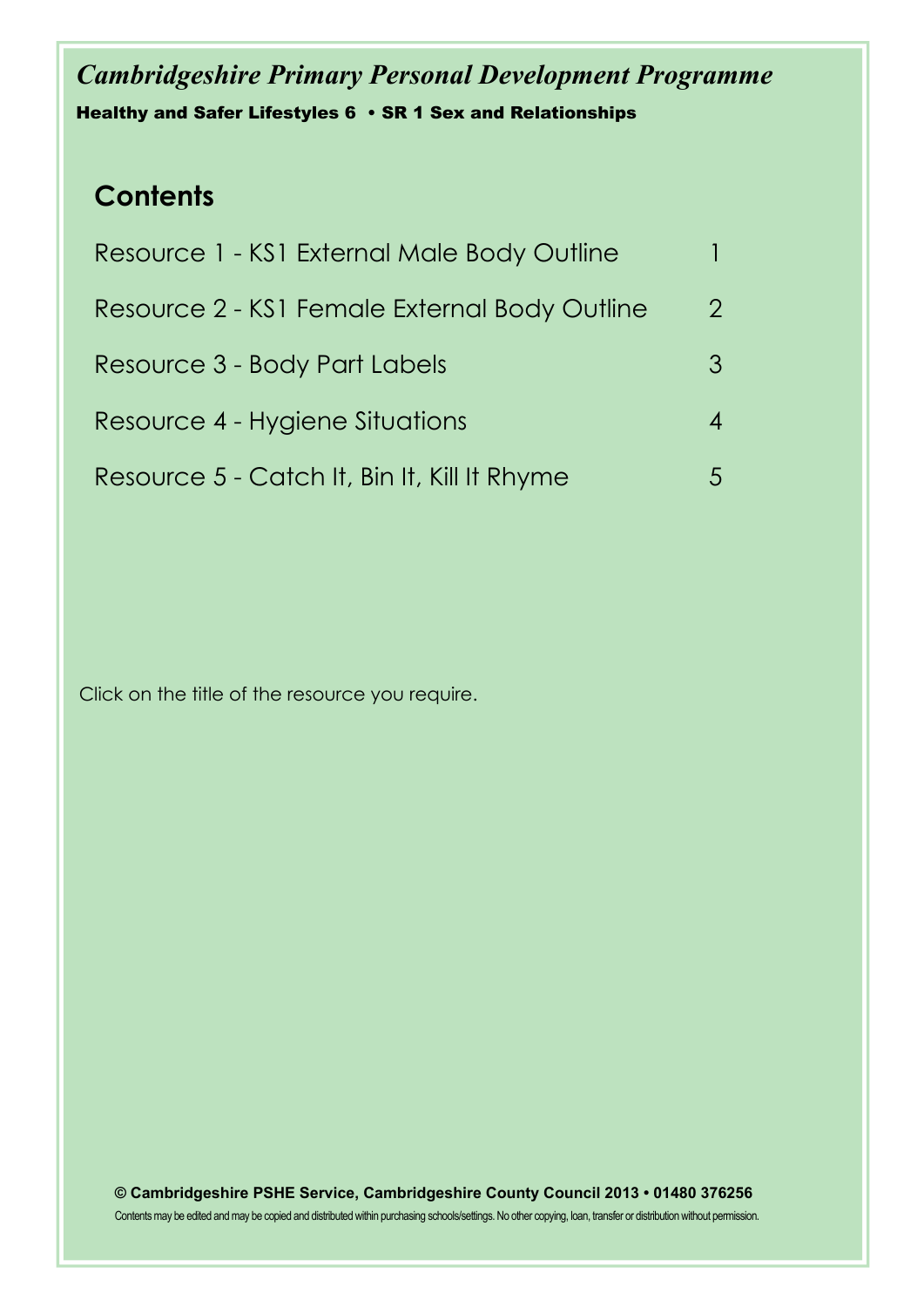<span id="page-12-0"></span>Healthy and Safer Lifestyles 6 • SR 1 Sex and Relationships

[Resource 1 - KS1 External Male Body Outline](#page-3-0)

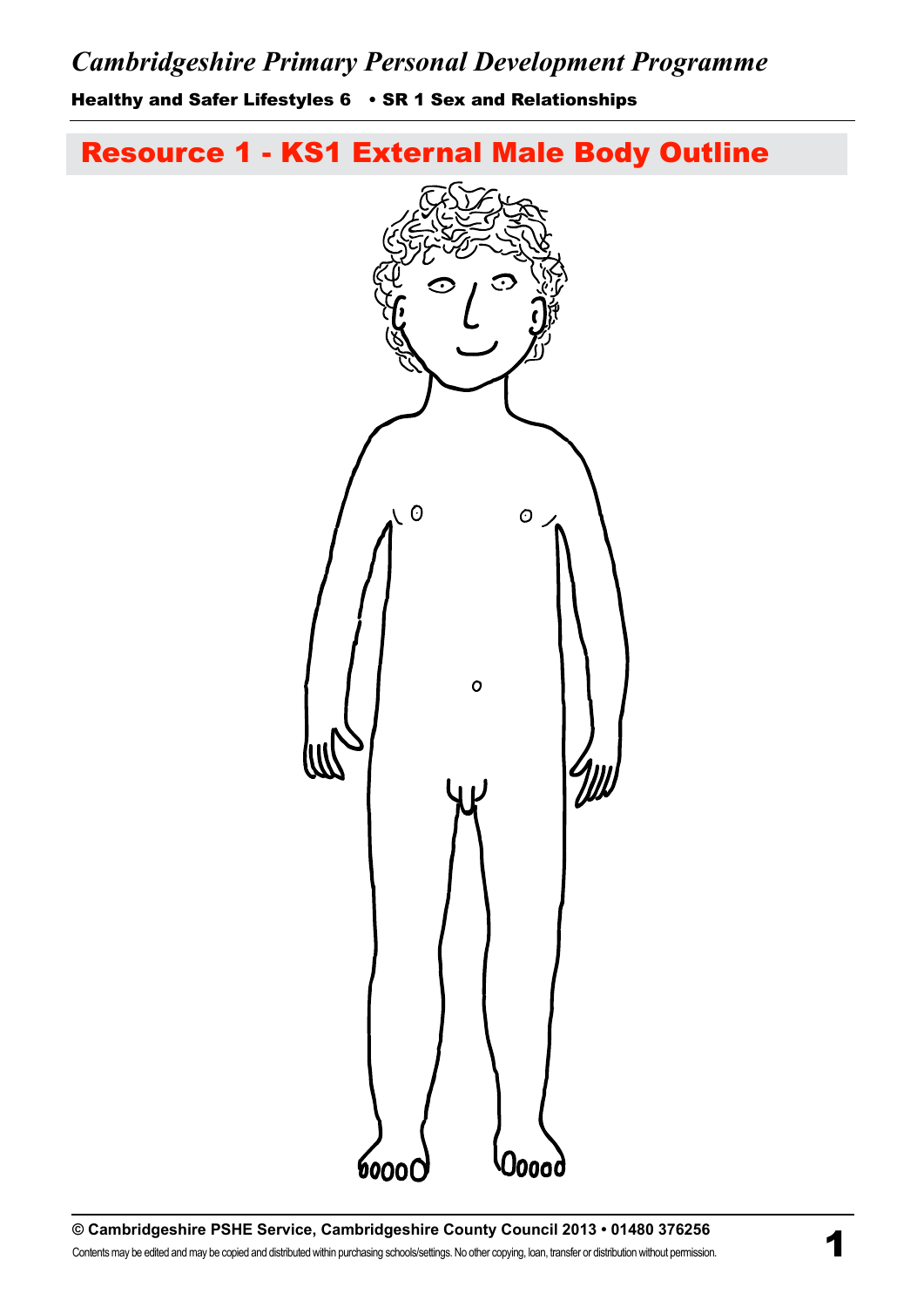<span id="page-13-0"></span>Healthy and Safer Lifestyles 6 • SR 1 Sex and Relationships

[Resource 2 - KS1 Female External Body Outline](#page-3-0)

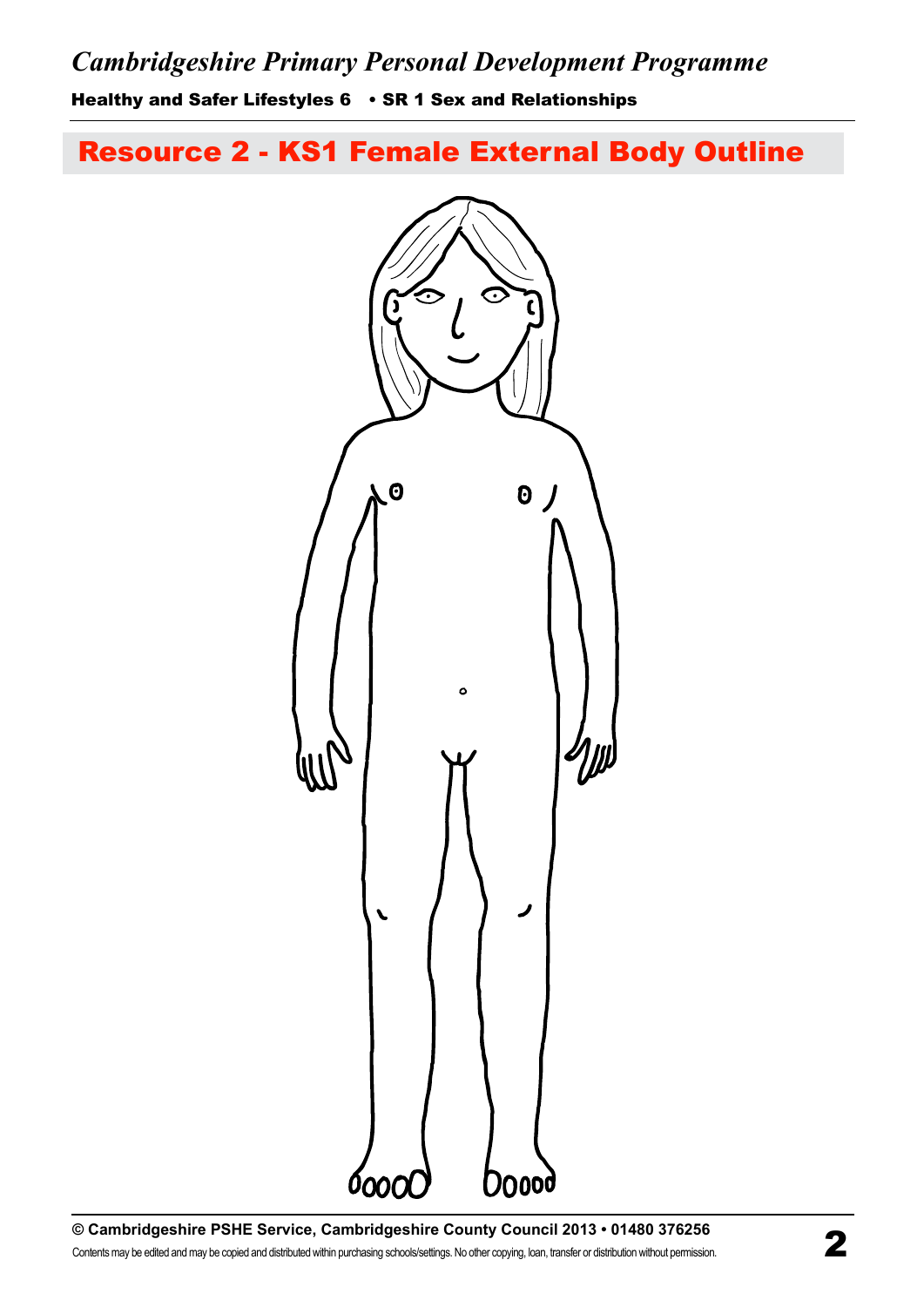<span id="page-14-0"></span>*Cambridgeshire Primary Personal Development Programme* Healthy and Safer Lifestyles 6 • SR 1 Sex and Relationships

[Resource 3 - Body Part Labels](#page-0-0)

| penis   | testes*             | testicles <sup>*</sup> |
|---------|---------------------|------------------------|
| knee    | vagina <sup>*</sup> | vulva <sup>*</sup>     |
| bottom  | leg                 | anus                   |
| chest   | eyebrow             | arm                    |
| nipple  | knuckles            | shoulder               |
| toe     | foot                | elbow                  |
| finger  | fingernail          | eyelash                |
| wrist   | lips                | ear                    |
| nose    | eye                 | mouth                  |
| hair    | skin                | shin                   |
| toenail | cheek               | chin                   |
| palm    | sole                | ankle                  |
| back    | calf                | heel                   |

\* Use which ever word you have agreed to use in your school.

Refer to **Use of Vocabulary in Primary SRE** for guidance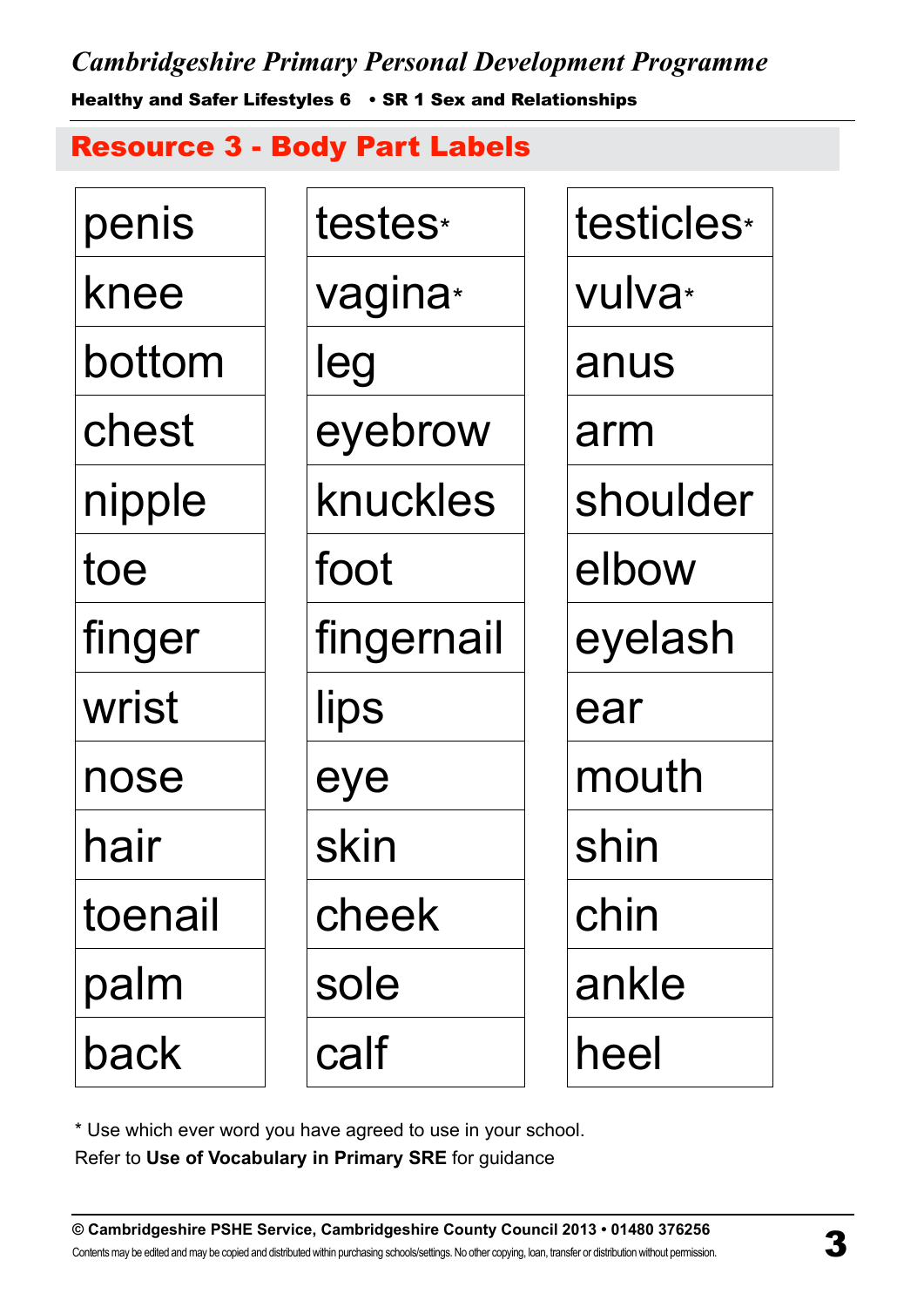<span id="page-15-0"></span>Healthy and Safer Lifestyles 6 • SR 1 Sex and Relationships

## [Resource 4 - Hygiene Situations](#page-7-0)

| <b>Is it hygienic?</b>                                                       | <b>Yes</b> | No |
|------------------------------------------------------------------------------|------------|----|
| Mr Brown brushes his teeth every morning.                                    |            |    |
| Miss White always washes her hands before lunch.                             |            |    |
| Mr and Mrs Green share a toothbrush.                                         |            |    |
| Miss Black wipes her nose on her sleeve.                                     |            |    |
| Mr Blue wears his pants for three days in a row.                             |            |    |
| Miss Purple just wipes her plates after eating, she<br>doesn't wash them up. |            |    |
| Mr Yellow picks his nose.                                                    |            |    |
| Mrs Red brushes her teeth after breakfast and<br>before bedtime.             |            |    |
| Mr Purple leaves his dirty tissues lying around the<br>house.                |            |    |
| Mrs Orange doesn't wash her hands after going to the<br>toilet.              |            |    |
| Mr Grey wipes food onto his clothes as he's eating.                          |            |    |
| Mrs Pink always throws her dirty tissues in the bin.                         |            |    |
| Mr Lilac doesn't like baths, so he has a shower every<br>other day.          |            |    |

**© Cambridgeshire PSHE Service, Cambridgeshire County Council 2013 • 01480 376256** Contents may be edited and may be copied and distributed within purchasing schools/settings. No other copying, loan, transfer or distribution without permission.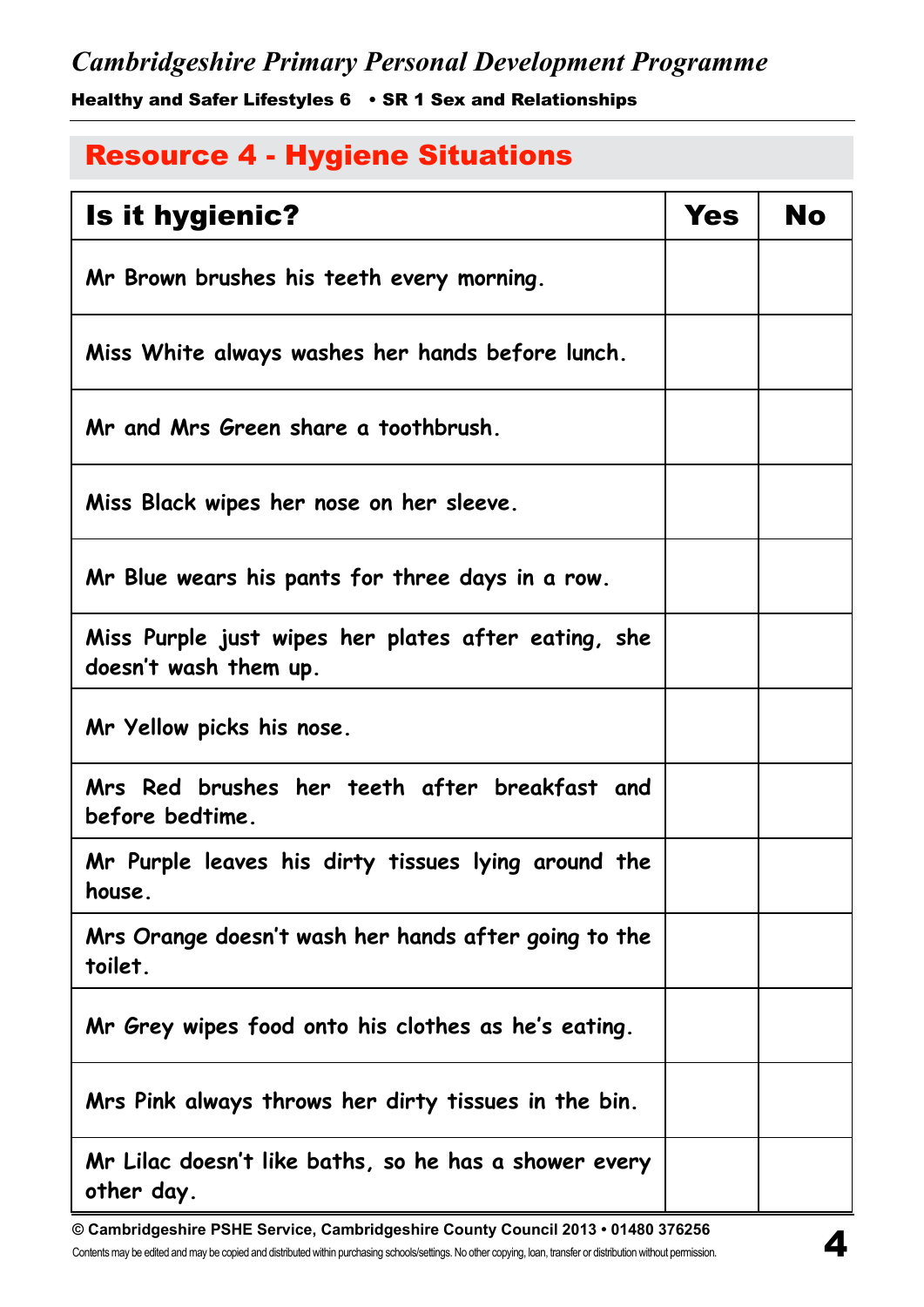<span id="page-16-0"></span>Healthy and Safer Lifestyles 6 • SR 1 Sex and Relationships

## [Resource 5 - Catch It, Bin It, Kill It Rhyme](#page-8-0)

I will catch those germs when I "ATICHOO!", I will catch those germs in my tissue.

Catch It and Bin It to Kill It, that's it! there're no germs on us!

Put the tissue into a bin, germs won't get out once they are in.

Catch It and Bin It to Kill It, that's it! there're no germs on us!

Kill the germs they make us sick, come on everyone wash them off quick!

Catch It and Bin It to Kill It, that's it! there're no germs on us!



Shout 'Atichoo!' and catch your sneeze or cough in your clean tis-<br>sue.



Put your tissue in the bin<br>in the middle of the room.



Rub your hands together quickly.

All materials on this page sourced from the NHS www.doh.gov.uk Visit the website for an audio file of the song.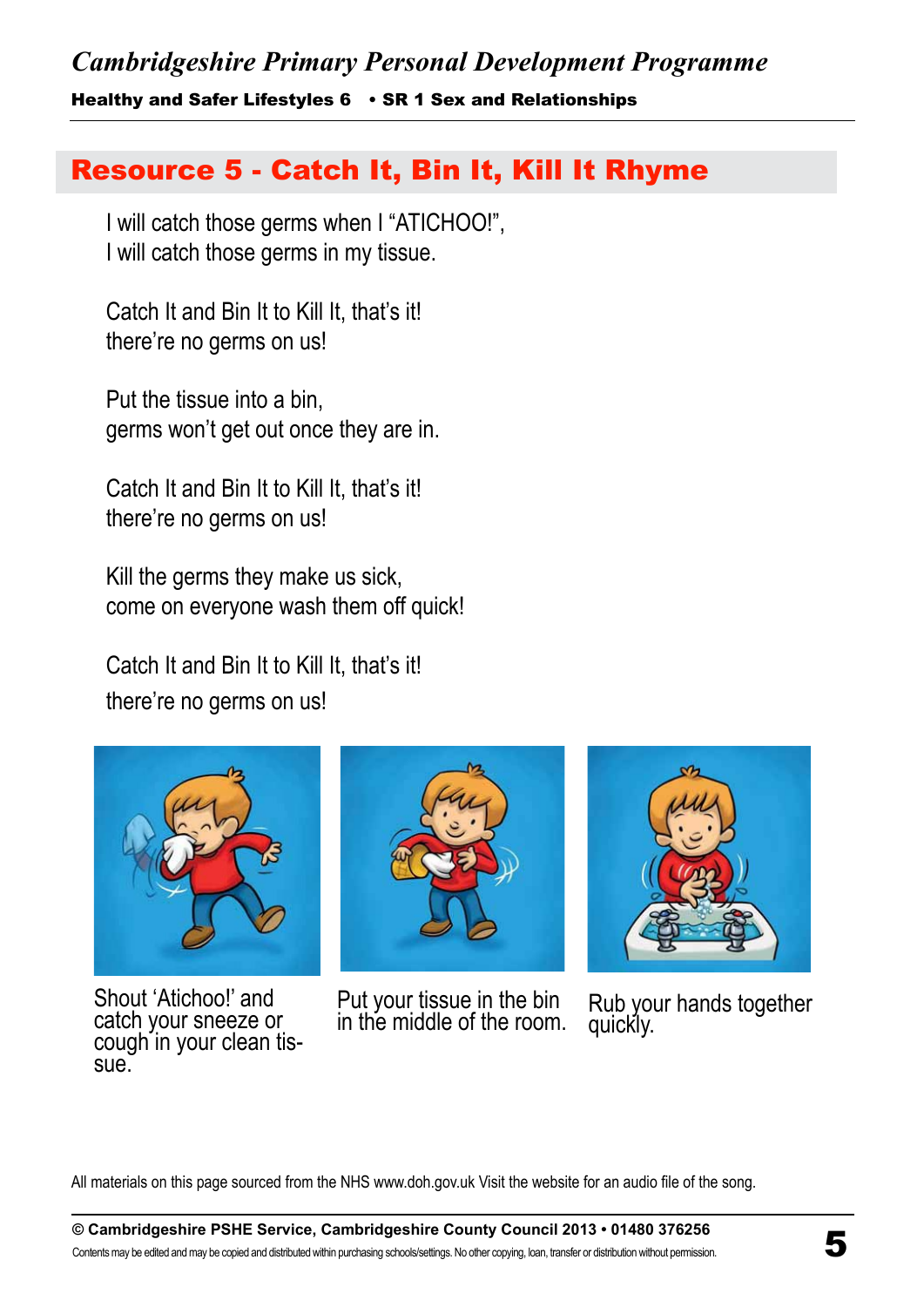## <span id="page-17-0"></span>Healthy and Safer Lifestyles 6 • SR 1 Sex and Relationships

## [Resource 6 - Hygiene Match](#page-8-0)

Cut these cards up and give groups of children the cut cards. Ask them to match a white 'germy' card with a green advice card.

| I have a nasty cough.                           | Always cover your mouth<br>when you cough.                    |
|-------------------------------------------------|---------------------------------------------------------------|
| I have a scab on my knee.                       | Don't pick your scab. When it is<br>ready it will fall off.   |
| I have a runny nose.                            | Use a tissue and throw it in the bin.                         |
| I have a nasty cold.                            | Don't wipe your nose on your hand<br>or your clothes.         |
| I keep on sneezing.                             | Cover your mouth and nose when<br>you sneeze.                 |
| I keep on picking my nose.                      | Don't pick your nose, use a tissue.                           |
| I have some dirt in a cut on my knee.           | Wash the dirt out of your cut<br>before you put a plaster on. |
| I have just been to the toilet.                 | Always wash your hands after<br>going to the toilet.          |
| I am just about to eat my lunch.                | Always wash your hands<br>before you eat.                     |
| I have just been playing outside<br>in the mud. | Wash your hands before you<br>put your hands near your mouth. |
| I have just been playing with my dog.           | Wash your hands before you<br>put your hands near your mouth. |

### **© Cambridgeshire PSHE Service, Cambridgeshire County Council 2013 • 01480 376256**  $\hearts$  rambridgesnire PSHE Service, Cambridgeshire County Council 2013 • 01480 376256<br>Contents may be edited and may be copied and distributed within purchasing schools/settings. No other copying, loan, transfer or distrib